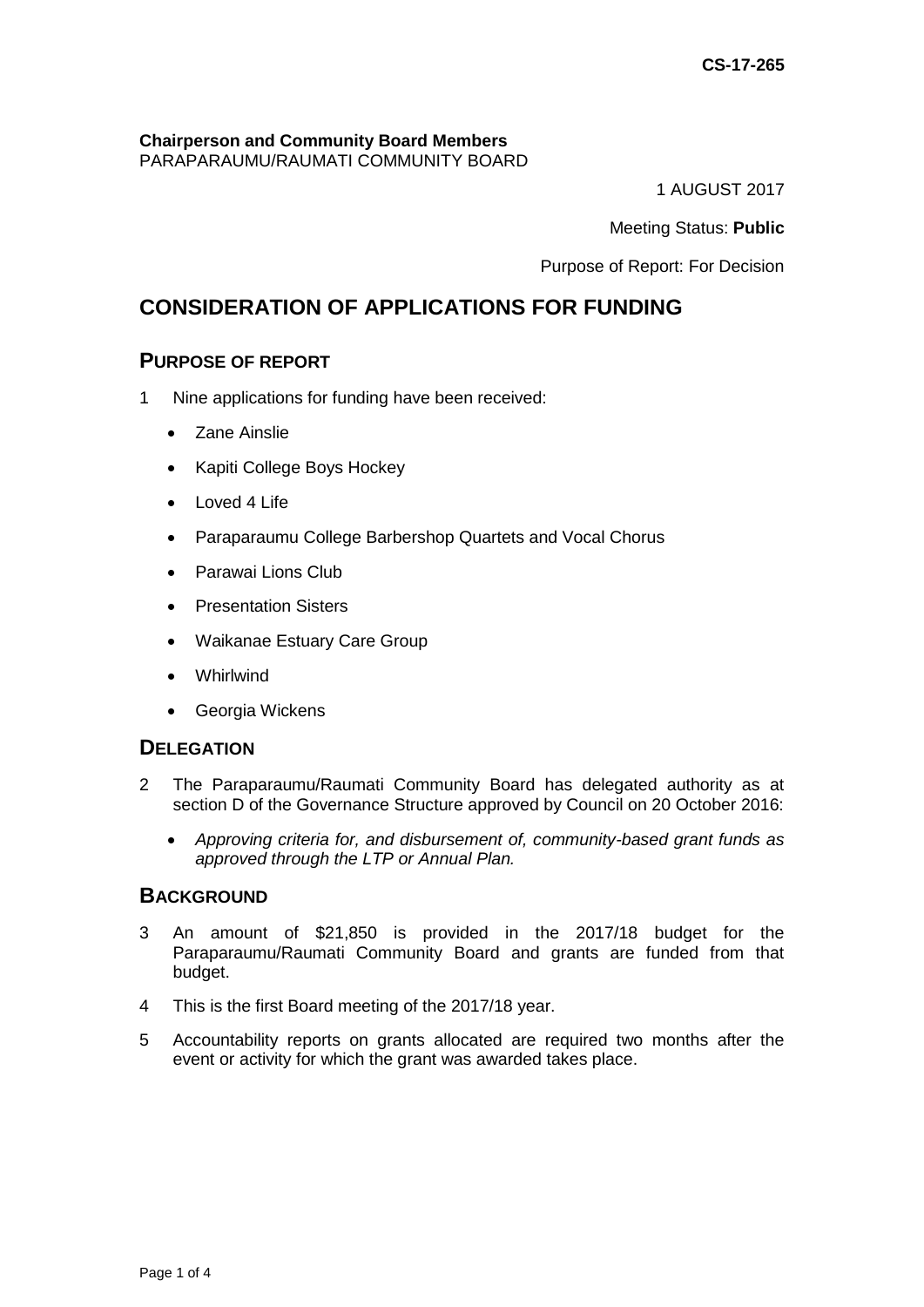## **CONSIDERATIONS**

### Policy considerations

6 Grants are allocated in accordance with established criteria (attached to this report as Appendix 1).

## Applications to the Community Grants Fund

#### Zane Ainslie

- 7 Funding of \$500 is sought to assist with the cost for Zane to attend the NZ Under 16 Mixed Touch Team's 2017 Development Tour, being held on the Gold Coast in September 2017.
- 8 This activity can be considered under Eligible Purpose 2: *Special Project or Activity*.

#### Kapiti College Boys Hockey

- 9 Funding of \$63.25 is sought to cover the cost of the Special Licence required for the Hockey Team's Fundraising Quiz Night, being held on 22 July 2017.
- 10 This activity can be considered under Eligible Purpose 4: *To partially or fully offset the cost of any Council permit, licence or resource consent fees.*

#### Loved 4 Life

- 11 Funding of \$500 is sought to assist with the costs of providing a quilt, knitted garments and meals to the families of newborn babies.
- 12 This activity can be considered under Eligible Purpose 2: *Special Project or Activity*.

#### Paraparaumu College Barbershop Quartets and Vocal Chorus

- 13 Funding of \$500 is sought to assist with the costs for the College's Barbershop Quartets and Vocal Chorus to compete in the Young Singers in Harmony national competition, being held in Auckland in September 2017.
- 14 This activity can be considered under Eligible Purpose 2: *Special Project or Activity*.

#### Parawai Lions Club

- 15 Funding of \$75 is sought to assist with the cost of hiring the Kapiti Community Centre for the "Hearts Night" fundraising event, raising money for Idea Services. The event is being held on 29 September 2017.
- 16 This activity can be considered under Eligible Purpose 5: *The remission of hall rental.*

#### Presentation Sisters

- 17 Funding of \$500 is sought to assist with the cost of hiring the Paraparaumu Memorial Hall for the Presentation Sisters Mission Gala, being held on 29 and 30 September 2017.
- 18 This activity can be considered under Eligible Purpose 5: *The remission of hall rental.*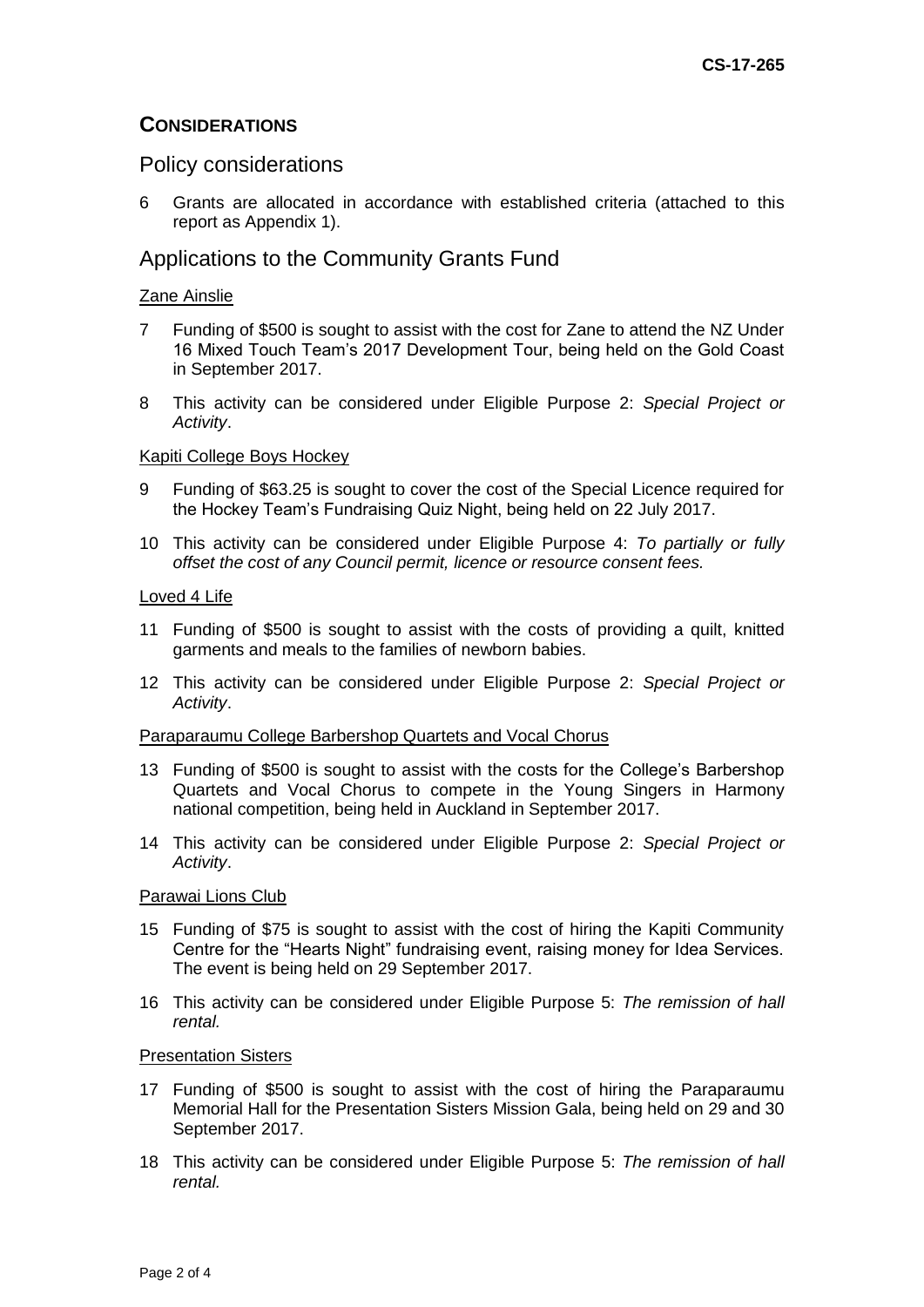#### Waikanae Estuary Care Group

- 19 Funding of \$500 is sought to assist with the cost to build fencing at the Group's new site in Hana Udy place.
- 20 This activity can be considered under Eligible Purpose 2: *Special Project or Activity*.

#### Whirlwind

- 21 Funding of \$500 is sought to assist with the costs of providing community mental health support for men.
- 22 This activity can be considered under Eligible Purpose 2: *Special Project or Activity*.

#### Georgia Wickers

- 23 Funding of \$250 is sought to assist with the cost for Georgia to participate in the Raumati Beach School's trip to Samoa, in November 2017.
- 24 This activity can be considered under Eligible Purpose 2: *Special Project or Activity*.

#### Financial considerations

- 25 An amount of \$21,850 is provided in the 2016/17 budget for the Paraparaumu/Raumati Community Grants Fund. As this is the first Board meeting of the new financial year, no funds have been allocated to date.
- 26 The total of applications under consideration in this report is \$3,388.25.

#### **SIGNIFICANCE AND ENGAGEMENT**

#### Degree of significance

27 This matter has a low level of significance under the Significance and Engagement Policy.

### **RECOMMENDATIONS**

- 28 That the Paraparaumu/Raumati Community Board grants Zane Ainslie \$......................... to assist with the cost for Zane to attend the NZ Under 16 Mixed Touch Team's 2017 Development Tour, being held on the Gold Coast in September 2017.
- 29 That the Paraparaumu/Raumati Community Board grants Kapiti College Boys Hockey \$......................... to cover the cost of the Special Licence required for the Hockey Team's Fundraising Quiz Night, being held on 22 July 2017.
- 30 That the Paraparaumu/Raumati Community Board grants Loved 4 Life \$......................... to assist with the costs of providing a quilt, knitted garments and meals to the families of newborn babies.
- 31 That the Paraparaumu/Raumati Community Board grants Paraparaumu College Barbershop Quartets and Vocal Chorus \$......................... to assist with the costs for the College's Barbershop Quartets and Vocal Chorus can compete in the Young Singers in Harmony national competition, being held in Auckland in September 2017.